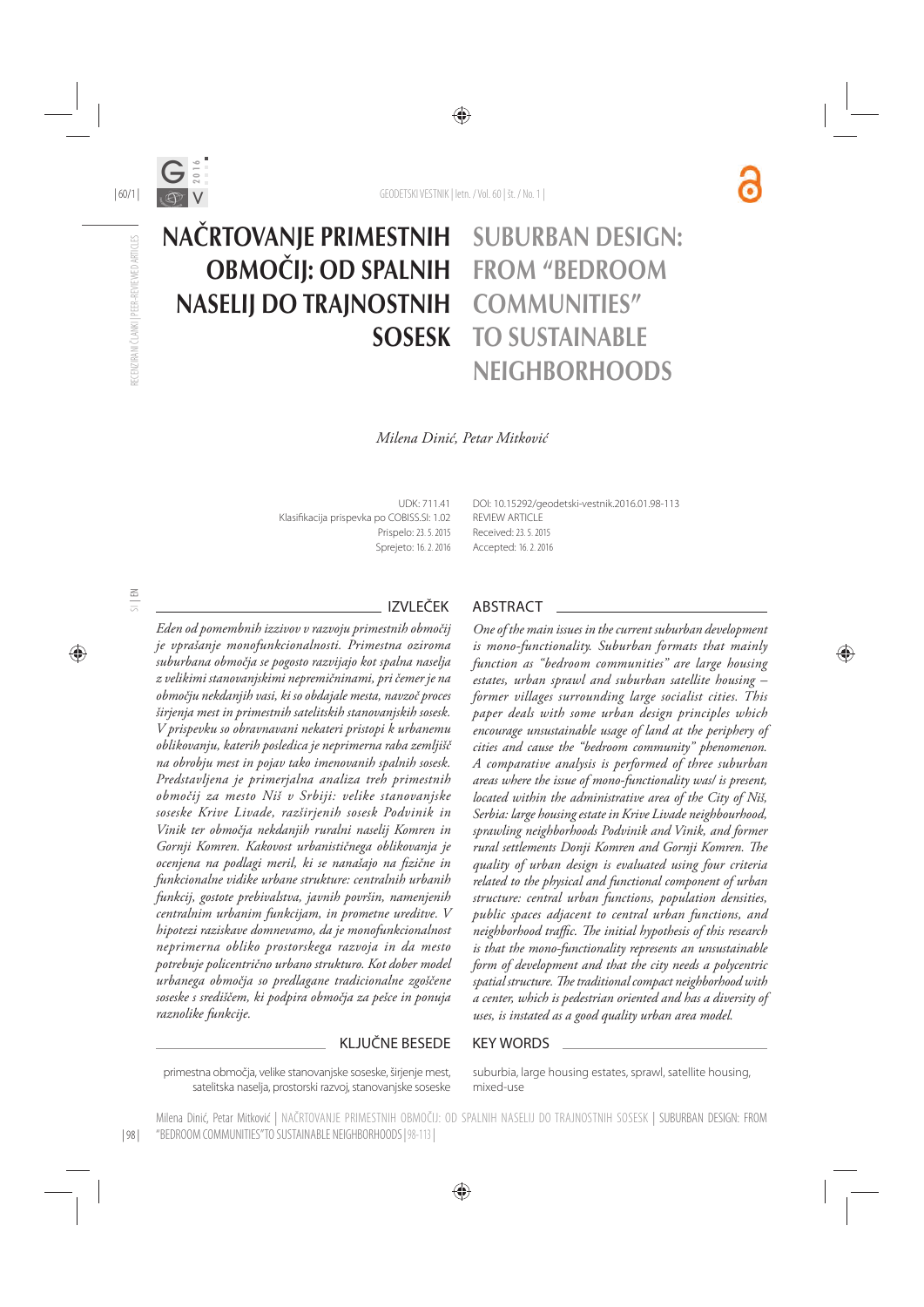#### **1 INTRODUCTION**

It is very difficult to single out one definition of suburbia, since it is a familiar and complex concept. According to Mumford (2006), suburbia is formed simultaneously with the city, but as a separate social community divided from the city not only by space but also by class stratification. Maksimović (1980) defines suburban area as the territory that surrounds the city, usually organically attached to the urban area in Master plans. In defining suburbia, Hall (1974) uses the following determinants: low population density that significantly reduces the possibilities of establishing social interactions, and a poor quality of life regarding retail and entertainment, adding subsequently one more determinant: auto-dependence in the last 30 years (Hall, 2009). Dunham-Jones & Williamson (2011) find typical suburban form both within and outside the urban border, which is characterized by: low-density, segregation of uses, objects set back in a landscape they dominate, dendritic road pattern with dead ends and culs-de-sac, car-dependency, private buildings as dominant spatial figures and poorly designed public spaces. It can be stated that all definitions of the term suburbia refer to districts at the periphery of cities.

The second half of the 20th century was marked by explosive demographic growth and high degree of urbanization, due to the influx of population from rural into urban areas (Stanilov, 2003). The suburbia as we know it today appeared, in various formats which greatly depend on the social system of the state, political system and market conditions. Stanilov (2003) establishes four basic types of suburban form, stating that this does not conclude the list: *planned new towns, informal settlements, edge cities* and *urban sprawl*. Similar forms are also instated by other authors: in the socialist city suburban development takes the form of large housing estates, as a type of planned new towns (Hirt & Kovachev, 2006; Nedović-Budić, et al., 2006); current suburban growth in the post-socialist city takes the form of capitalist sprawl (Tammaru, et al., 2009; Sykora & Ourednicek, 2007); edge cities are found in the outskirts of large metropolitan areas in regions with highly developed economies (Garreau, 1992); informal settlements in peri-urban areas are most associated with urban poverty (Deda & Tsenkova, 2006). From the standpoint of this research, the stated typology of suburban forms should be supplemented by an additional format that is of concern for post-socialist cities in Europe - former villages surrounding large cities. These settlements are nowadays located within the administrative boundary of the cities, within the so called city region (Sykora & Stanilov, 2014). They are in various stages of transformation from rural to suburban and represent a specific form of *suburban-rural satellites*. Rural origins and lack of planned development distinguishes them from satellite new towns. Genesis, development circumstances and urban structure distinguishes them from sprawl. The city and its suburban settlements are dealt with together as an urban area, since they are strongly connected (Zavodnik Lamovšek, et al., 2008).

Nowadays, certain deficiencies in suburban planning can be observed in various types of suburban environments, as well as the problems they generated in physical-spatial, functional and socio-economic structure (Dinić, 2015). One of the biggest problems suburbia faces nowadays is mono-functionality, most often the inexistence of any other urban use except the residential one. Such development models result in suburban neighborhoods that are merely "bedroom communities" to their inhabitants. Suburban forms that have been functioning only as city "bedrooms" ever since their emergence are large socialist housing estates and urban sprawl. In the first suburban type the mono-functionality was planned, while in the case of sprawl it was spontaneously developed. The issue of mono-functionality is also present with

| 99 |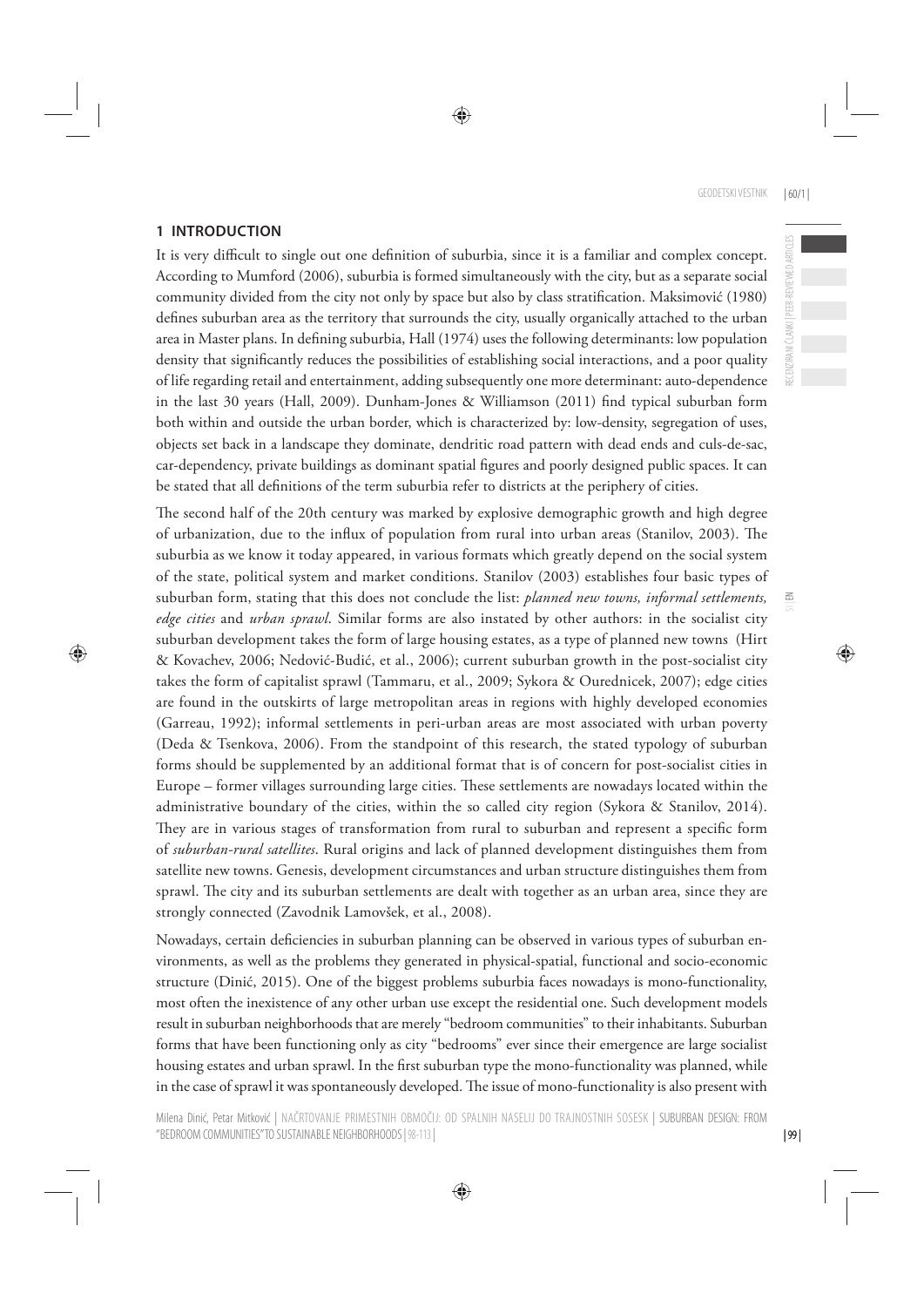suburban satellites - former villages. It doesn't date back to the settlement origins, but is a consequence of the loss of functions due to development circumstances. In other suburban types it is possible to avoid the "bedroom communities" scenario.

In contemporary planning theory, a polycentric spatial structure, or deconcentration of functions from the city center to secondary centers witin the administrative territory of a city, represents the only sustainable form of development when it comes to positioning central places. So far, in the ongoing transformation of metropolitan areas in the post-socialist Central and Eastern European countries (CEE), the formation of subcenters outside of the metropolitan core, in a hierarchical network, is not fully articulated (Stanilov & Sykora, 2014). In this regard, the initial hypothesis of this research is that mono-functional suburban settlements cause conflicts in the city development patterns and that there is a significant correlation between the existence of a center and suburban settlement performance. Although mono-functionality represents the main reason for the lack of vitality, some other urban design principles also encourage "unsustainable" use of land in the urban periphery, causing the phenomenon of "bedroom communities". Therefore, the aims of this study are: 1) to establish specific spatial and functional features of urban design that produce the same/ similar problems in suburban settlements – "bedroom communities" and 2) to propose guidelines for shaping suburban settlements based on the identified elements. Characteristics of suburban design are explored on the basis of the established criteria of suburbia's physical and functional structure and their indicators, which are outlined in the second part of the paper.

#### **2 METHODOLOGY**

This paper determines the characteristics of the stated suburban types – "bedroom communities", by using empirical research, literature review and practical experience. The research is based on a comparative analysis of three suburban neighborhoods of the post-socialist city, where the issue of monofunctionality was/ is present. The analysed suburban forms are located within the administrative area of the City of Niš, which is a typical post-socialist city and the third largest city in Serbia. Cases are chosen based on the following criteria: 1) a typical suburban neighborhood/ segment – spatial entity which is representative of its type within the established typology of suburban forms, and 2) suburban neighborhood/ segment has a minimum population of 2.000, which corresponds to the smallest spatial-functional residential unit.

The first case is a planned new segment of the City of Niš from the socialist period - large housing estate in the Krive Livade neighborhood. It was built in the 70's, in what was then the outskirts of the city (Figure 1A). Sprawling neighborhoods Podvinik and Vinik, located outside the urban boundary of Niš, were chosen as the second suburban form. The analysed area at the foot of the hill Vinik was formed in the 70's as a settlement of weekend cottages, which were later transformed into permanent homes. New low-density residential development also occurred in this area (Figure 1B). The third analysed suburban type is a zone of two rural settlements, Donji Komren and Gornji Komren in the immediate vicinity of Niš (Figure 1C). This suburban extension generates post-socialist sprawl. All three examples of suburban settlements, despite the diversity of urban form and structure, generate similar problems and manifest similar shortcomings in the usage of space, and therefore make a suitable basis for the analysis of urban design features of "bedroom communities".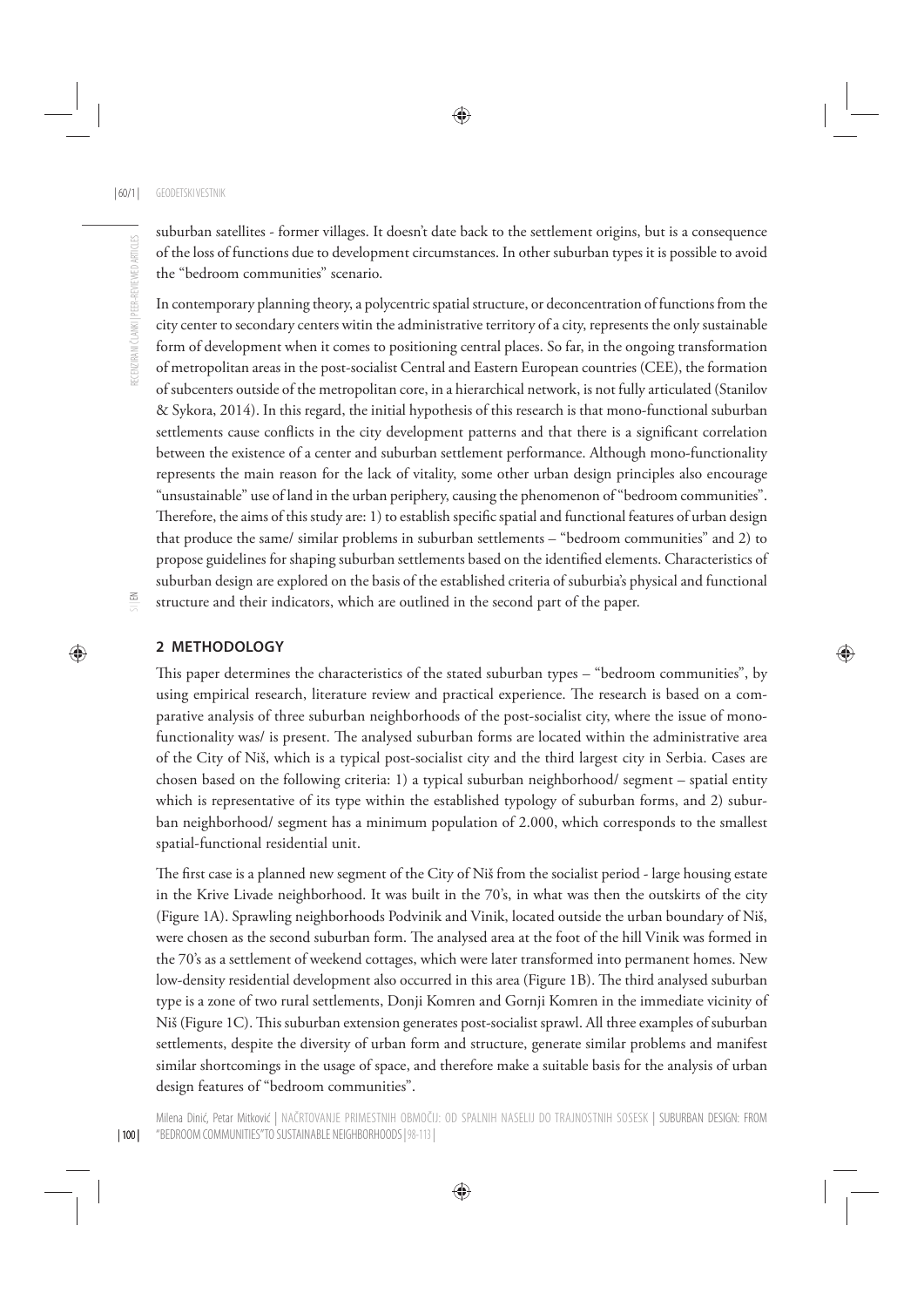

Figure 1: Different suburban forms in the administrative area of the City of Niš and their location. A) Large housing estates, Krive Livade; B) Urban sprawl, Podvinik and Vinik; C) Suburban-rural satellites Donji Komren and Gornji Komren.

In order to evaluate the quality of urban design of the listed suburban forms, this research uses four criteria relating to the physical and functional component of urban structure: 1) central urban functions, 2) population densities, 3) public spaces adjacent to central urban functions, and 4) neighborhood traffic. These criteria reflect the cause-and-effect relationship between suburban design features of and the quality of central zones in suburban areas. Each criterion is evaluated on the basis of measurable indicators (Table 1), with four value-levels established for the evaluation of indicators. A border value is determined for each indicator.

In the functional sense, the first important criterion of suburban design is the existence of *central urban functions* in the neighborhood, whose indicators are diversity and integration. Diversity of uses considers the presence of public services (education, health, government, religious), commercial facilities (retail, services, catering, tourism, business), cultural-entertainment and sports facilities (open, closed), as well as their concentration in relation to the gravitating population. Physical integration monitors the allocation of these uses: mutual integration of central urban functions considers the existence of a hub of activity - the neighborhood center, while the integration of central urban functions and housing

| 101 |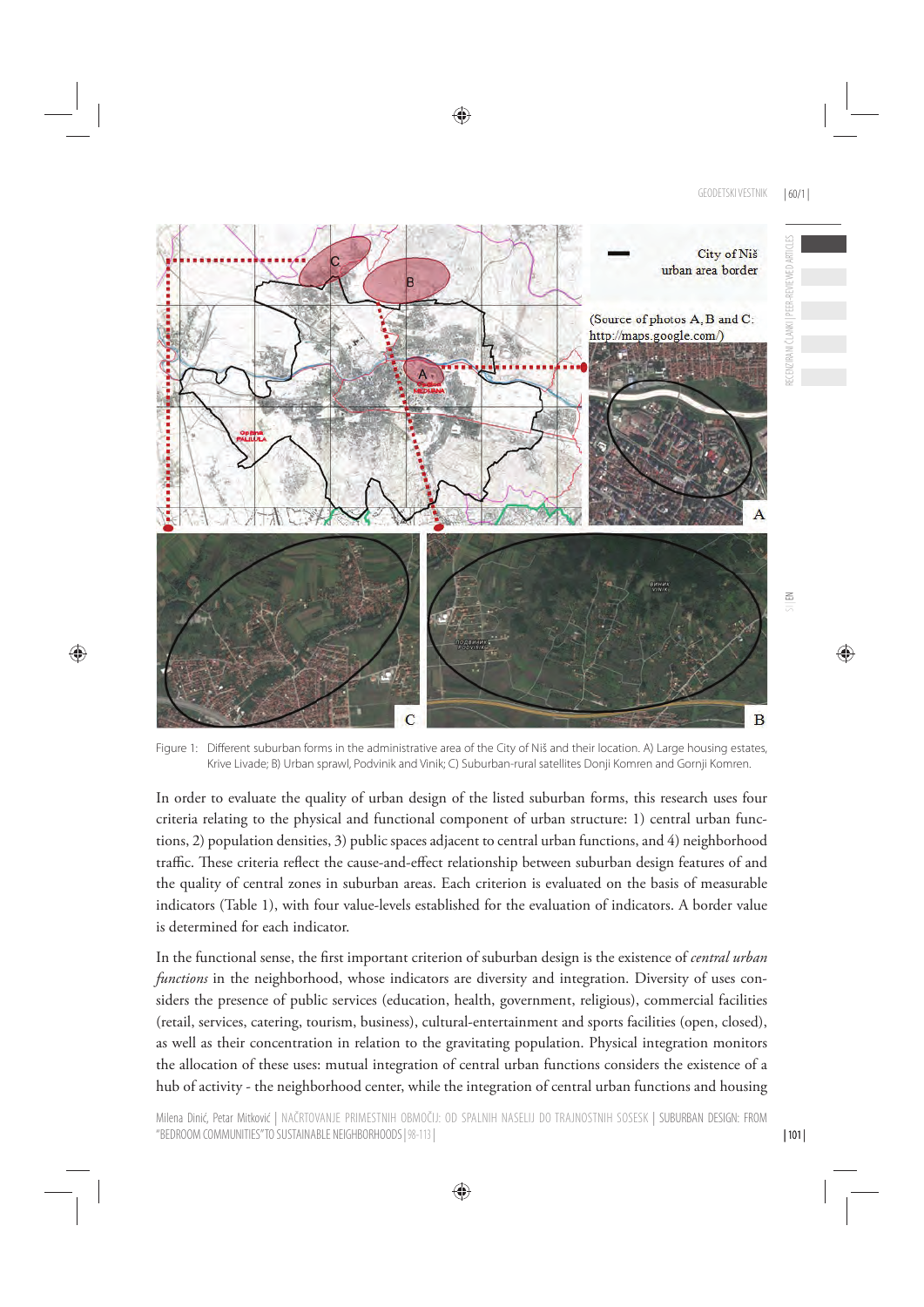observes the presence of lower-ranked centers. In evaluating the functional integration, mutual integration of central urban functions is assessed on the basis of their compatibility, while the integration of central uses and housing is seen as mixing the uses vertically. In evaluating the central urban functions criterion, *synthesized score* of indicators is determined, based on the sum of sub-indicator evaluation and on the established border values. Each of the value levels is assigned a certain number of points: negative points are awarded to the levels very unfavourable (-2) and unfavourable (-1), while the positive points are awarded to the levels moderately favourable  $(+1)$  and very favourable  $(+2)$ .

In other criteria, evaluation indicators are implemented directly. In the physical and spatial sense, the basic characteristic of suburban form design is the *population density* criterion. A border value between favourable and unfavourable density is set at 100 inhabitants/ha, which represents the value required for a sustainable bus line. Population density of 21 inhabitants/ha is adopted as the lower limit of lowdensity areas with individual buildings (Drobne, et al., 2014; Dinić, 2015). As insufficient densities and densities that are evenly spread out do not support the development of central uses (Llewelyn-Davies, et al., 2009), uniform distribution of density is considered negative, while the formation of density/ activity nodes is considered to be positive. The next important characteristic concerns formation of the *public domain adjacent to central functions*. Regarding this criterion, a positive evaluation is given for the following: existence of pedestrian spaces for gathering and establishing social contact (even if they are spontaneously formed and unorganized), integration of central uses and public space, and intensive use of public space. And finally, the last key criterion concerns *neighborhood traffic*. In considering its indicators, the border value of accessible distance from public transport is established at 800 m or a 10 minute walk (Llewelyn-Davies, et al., 2009). The urban matrix with culs-de-sac and no pedestrian links is assessed as very unfavourable, while cases when links exist but are not clearly defined are evaluated as moderately unfavourable. Pedestrian links to the center are favourable when streets are organized into interconnected networks and when there is a continuity of pedestrian scenery, and very favourable if pedestrian links furthermore interconnect all public spaces in the settlement.

The evaluation is performed for the current condition of settlements, taking all transformations into account. The scores indicate the extent to which indicators affect the individual criteria. The impact of these criteria on the quality of urban design is discussed next, both for each criterion singularly and all criteria in interaction. Based on this analysis, the paper discusses basic principles in structuring the centers of suburban neighborhoods.

#### **3 SUBURBAN DESIGN**

Suburban forms - "bedroom communities" have very different genesis and development circumstances, which caused the specific urban design. The characteristics of suburban design of "bedroom communities" are examined and the assessment of urban design quality is performed (Table 1).

Large housing estates (hereinafter LHE) were constructed at the periphery of cities in the first decades after WW2, according to the CIAM principles of urban planning. These housing estates were planned and built as master-planed communities, in the form of massive urban extensions at the urban edge (Sykora & Stanilov, 2014)**.** Districts were created with large volume structures in a free-standing manner, using the same monotonous and multiplied forms, with huge setbacks and large green areas between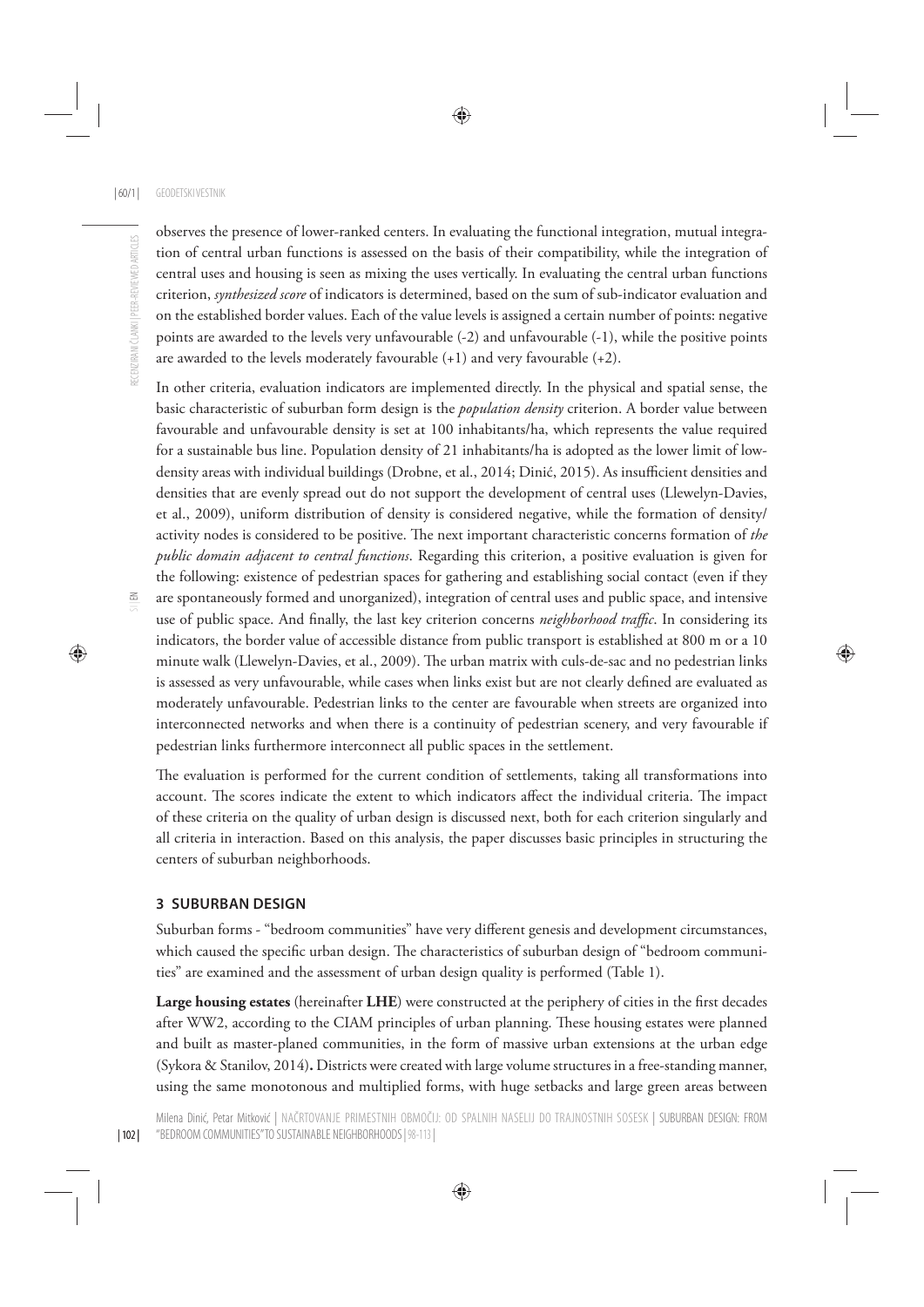buildings. Socialist housing estates had some urban attributes regarding density and building typology, but they also featured certain typically suburban characteristics, such as peripheral location and emphasis on residential uses (Stanilov & Sykora, 2014).

| Urb. design                                                 | Indicator                  | Suburban form |                  |                     | <b>Established border values</b>                  |             |  |
|-------------------------------------------------------------|----------------------------|---------------|------------------|---------------------|---------------------------------------------------|-------------|--|
| criterion                                                   |                            | <b>LHE</b>    | <b>US</b>        | <b>SRS</b>          |                                                   |             |  |
|                                                             | Diversity                  | O B           | $\Box \Box$      | □                   | Synthesized score                                 |             |  |
|                                                             | Public services            | n n           | $\Box$           | п                   | $-8$ to $-4$                                      | $\Box$      |  |
|                                                             | Commercial facilities      | n n           | 口口               | □                   | $-3.9$ to 0                                       | п           |  |
|                                                             | Culture-entertainment      | □             | $\Box \Box$      | □□                  | $0,1$ to $+4$                                     | п           |  |
| Central urban                                               | Sports facilities          | n n           | $\Box \Box$      | $+4,1$ to $+8$<br>■ |                                                   | n n         |  |
| functions                                                   | Integration                | □             | NA               | □                   | Synthesized score                                 |             |  |
|                                                             | Physical-mutual            | п             | NA               | П                   | $-8$ to $-4$                                      | $\Box\Box$  |  |
|                                                             | Physical-with housing      | □             | NA               | □                   | $-3.9$ to 0                                       | П           |  |
|                                                             | Functional-mutual          | п             | NA               | □                   | $0,1$ to $+4$                                     | п           |  |
|                                                             | Functional-with housing    | $\Box$        | <b>NA</b>        | п                   | $+4,1$ to $+8$                                    | ПF          |  |
| Population<br>densities                                     |                            |               | $\Box$<br>$\Box$ | □                   | $<$ 23                                            | $\Box$      |  |
|                                                             | Value<br>Distribution      | ⊓⊓            |                  |                     | $23 - 100$                                        | П           |  |
|                                                             |                            |               |                  |                     | $101 - 200$                                       | П           |  |
|                                                             |                            |               |                  |                     | >200                                              | ▅           |  |
|                                                             |                            | $\Box$        |                  | П                   | uniform distribution                              | □           |  |
|                                                             |                            |               |                  |                     | with density nodes                                | п           |  |
| <b>Public spaces</b><br>adjacent<br>to central<br>functions | Share                      |               | $\Box$ $\Box$    | ш                   | non-existent                                      | $\Box \Box$ |  |
|                                                             |                            | ПT            |                  |                     | greenery only                                     | $\Box$<br>П |  |
|                                                             |                            |               |                  |                     | unorganized, greenery<br>planned square, greenery | □■          |  |
|                                                             |                            |               |                  |                     | isolated from central functions                   | $\Box$      |  |
|                                                             | Integration                |               | NA               | П                   | no integration                                    | П           |  |
|                                                             |                            | $\Box$        |                  |                     | poor integration                                  | П           |  |
|                                                             |                            |               |                  |                     | good integration                                  | n T         |  |
|                                                             | Usage                      | п             | NA               | □                   | active                                            | п           |  |
|                                                             |                            |               |                  |                     | passive                                           | $\Box$      |  |
| Settlement<br>traffic                                       | Public transport           |               | □                |                     | $>1.200$ m (15 min)                               | $\Box$      |  |
|                                                             |                            | $\Box$ $\Box$ |                  | ■                   | $>800$ m (10 min)                                 | □           |  |
|                                                             |                            |               |                  |                     | $< 800$ m (10 min)                                | п           |  |
|                                                             |                            |               |                  |                     | $<400$ m (5 min)                                  | ПF          |  |
|                                                             | Pedestrian links to center |               | $\Box$ $\Box$    |                     | non-existent                                      | $\Box$      |  |
|                                                             |                            | ■             |                  |                     | ill-defined, unsafe                               | П           |  |
|                                                             |                            |               |                  |                     | pedestrian scenery exists                         | п           |  |
|                                                             |                            |               |                  |                     | interconnect all public spaces                    | ┲           |  |

Table 1: Evaluation of urban design quality in various suburban forms.

*Synthesized score*: □□ very unfavourable; □ unfavourable; ■ moderately favourable; ■ very favourable LHE – large housing estates; US – urban sprawl; SRS – suburban-rural satellites; NA – not applicable

**Urban sprawl** (hereinafter **US**) in post-socialist cities began late, in the 90's of the 20th century. Referring to the research of various authors, Sykora &Stanilov (2014) state that, since the mid-90's, suburbanization has become the predominant mode of urban growth not only in post-socialist metropolitan areas, but in medium-sized cities as well. As a result of a growing public preference for detached single-family houses with private yards, a substantial amount of new residential development occurred at the suburban

| 103 |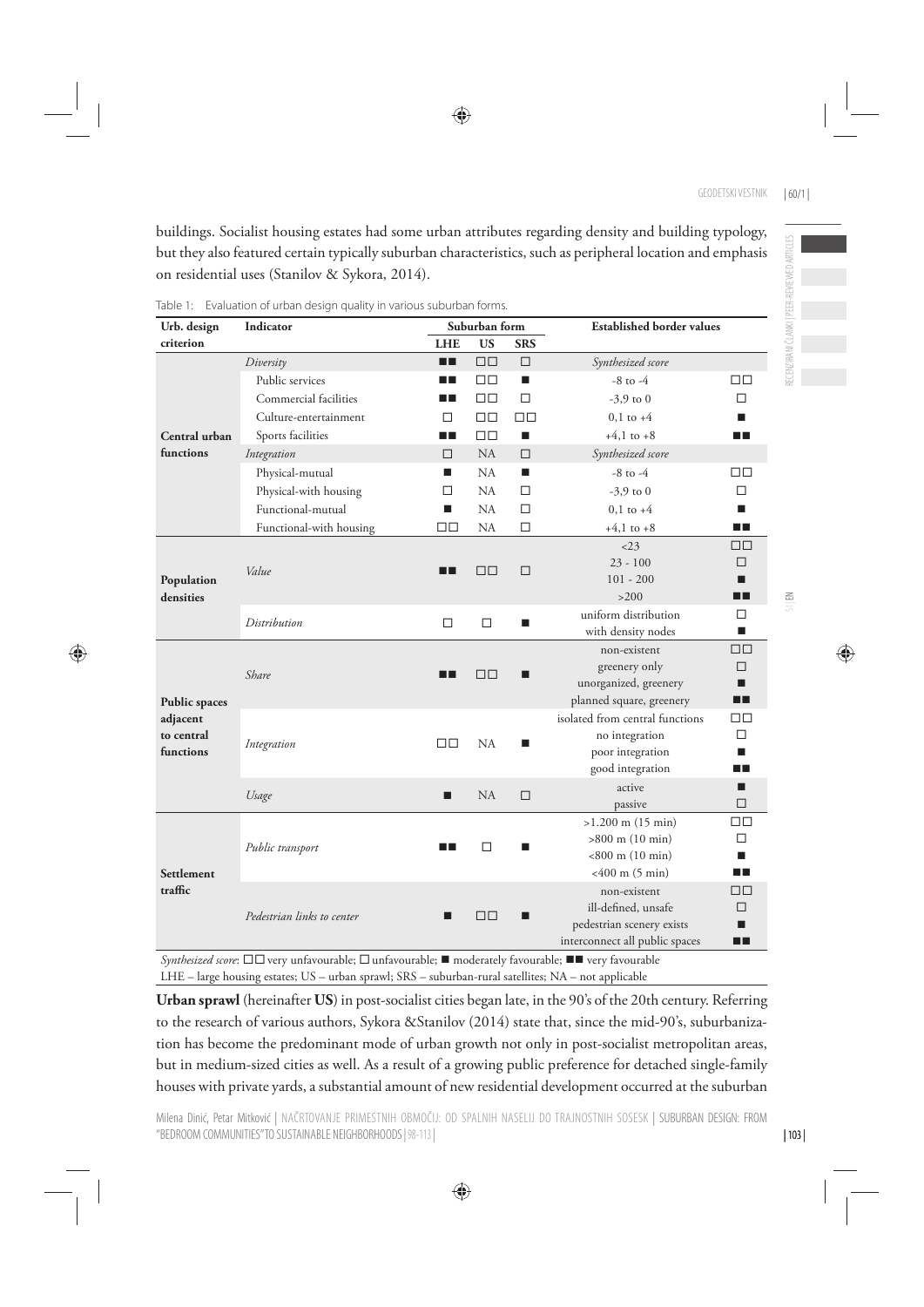periphery (Stanilov, 2007). Hirt & Stanilov (2007) mention another phenomenon in the case of Sofia, where many of the original summer cottages in the so called "villa zones" abutting many of the peripheral villages, have been converted into permanent residences. Sprawling suburbs often still lack basic public facilities, local centers and infrastructure.

During socialist period, **suburban-rural satellites** (hereinafter **SRS**) were separated from the urban edge by the agricultural belt. These villages were joined with city territory in the 60's and 70's, in order to increase the share of urban population in the country and secure the reserve of land for future urban growth (Stanilov, 2007). The existing network of rural settlements surrounding post-socialist cities is stated as the most important historical and cultural reason of suburbanization and urban sprawl (Couch, et al., 2007). After the collapse of socialism, sprawling development leads to physical merger of urban areas and surrounding villages, so the boundaries between villages and sprawl are now difficult to establish (Dinić, et al., 2014).

#### **3.1 Uses**

LHE. The concept of the socialist housing estates is based on CIAM principles of modern city planning, but it is also infused with ideas from the Perry's Neighborhood Unit concept (Stailov, 2007). In socialist planning theory, each component of such an estate should have been served by corresponding public services according to established standards, in order to ensure equal living standard to everyone (Stanilov, 2007). The reality, however, was different - planners either significantly reduced the people needs for services, or deliberately postponed the construction of non-residential facilities in order to keep the cost low (Hirt & Stanilov, 2007). Therefore, LHE were mono-functional by plan and with a relatively modest degree of public services. Local centers were not completed as planned or their construction had never even begun.

Regarding the analysed neighborhood of Krive Livade in the period of socialism, in addition to public services (school, kindergarten, local office), commercial facilities are present to a small extent (services, daily retail, market place). Due to low concentration of uses and lack of diversity, these facilities have not contributed to the creation of local centers. A Community recreational center for the entire highrise housing zone was planned in the large green area of undeveloped land, but it was never created. After the fall of the socialist regime, development of consumer and producer services quickly followed the establishment of market economies (Sykora & Stanilov, 2014). In Niš, every kind of urban growth was being supported if it brought investments and new jobs. In the analysed area, possibilities for the change of use and implementation of new facilities were created. New construction of small retail and service facilities in green areas occurred, which had temporary character at first, and were later verified as permanent objects in planning documents. The construction of the church in park area followed next. Outside the former center, green/ undeveloped land is being occupied by commercial development and new housing in a drastic and uncontrolled manner, with new buildings lined along main roads and mainly auto-oriented (Figure 2). There was also a spontaneous change of use of the ground floor premises in a large number of residential buildings - residential and utility spaces were transformed into small retail and service facilities. Today there is a diversity of uses and a high concentration of non-residential facilities in the analysed case, but the integration of new uses has not been achieved, nor has the contextappropriate spatial frame been created.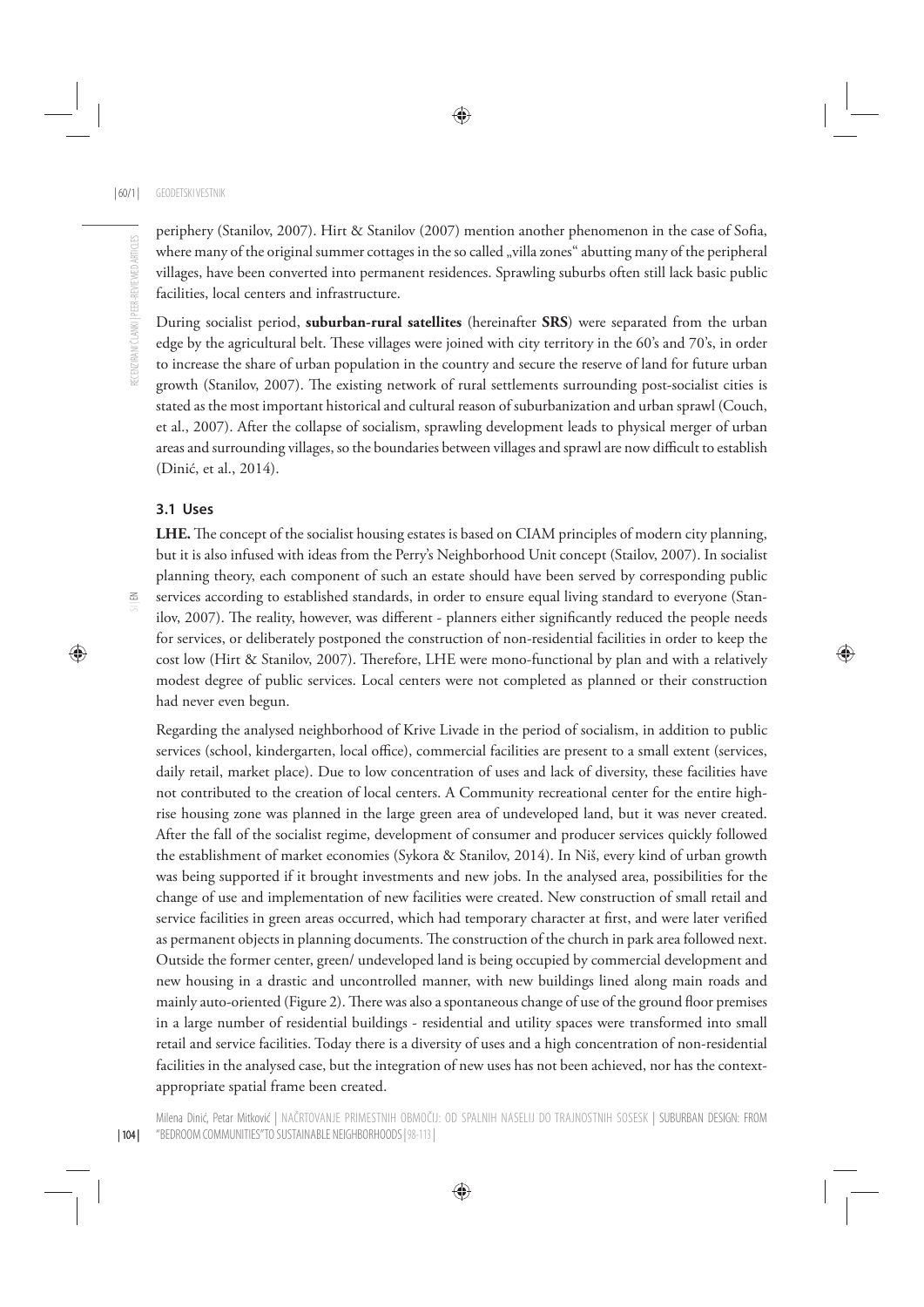

Figure 2: Uses in analysed neighborhood of Krive Livade, Niš, in socialism and after the collapse of socialism.

**US.** In the post-socialist city, the massive spread of housing beyond the urban edge occurred as a result of many different factors: increase of commercial facilities at the expense of residential uses within the urban core, the restitution of land, the relaxation of land development controls, the establishment of an open land market and the diversification of the housing choices (Stanilov, 2007). Tammaru et al. (2009) note that new development occurs in the form of scattered mono-functional settlements on former agricultural land, adjacent to the existing urban fabric or completely independent of it. Boundaries between urban and rural become unclear.



Figure 3: Uses in the analysed urban sprawl segment Vinik and Podvinik, Niš administrative area.

The residential zone of Vinik includes two suburbs in expansion, Vinik and Podvinik. Most of the objects in both neighborhoods were constructed without building permits, so there is no adequate infrastructure in the area. This is solely residential zone (mainly individual buildings on large plots), with no other

 $\geq$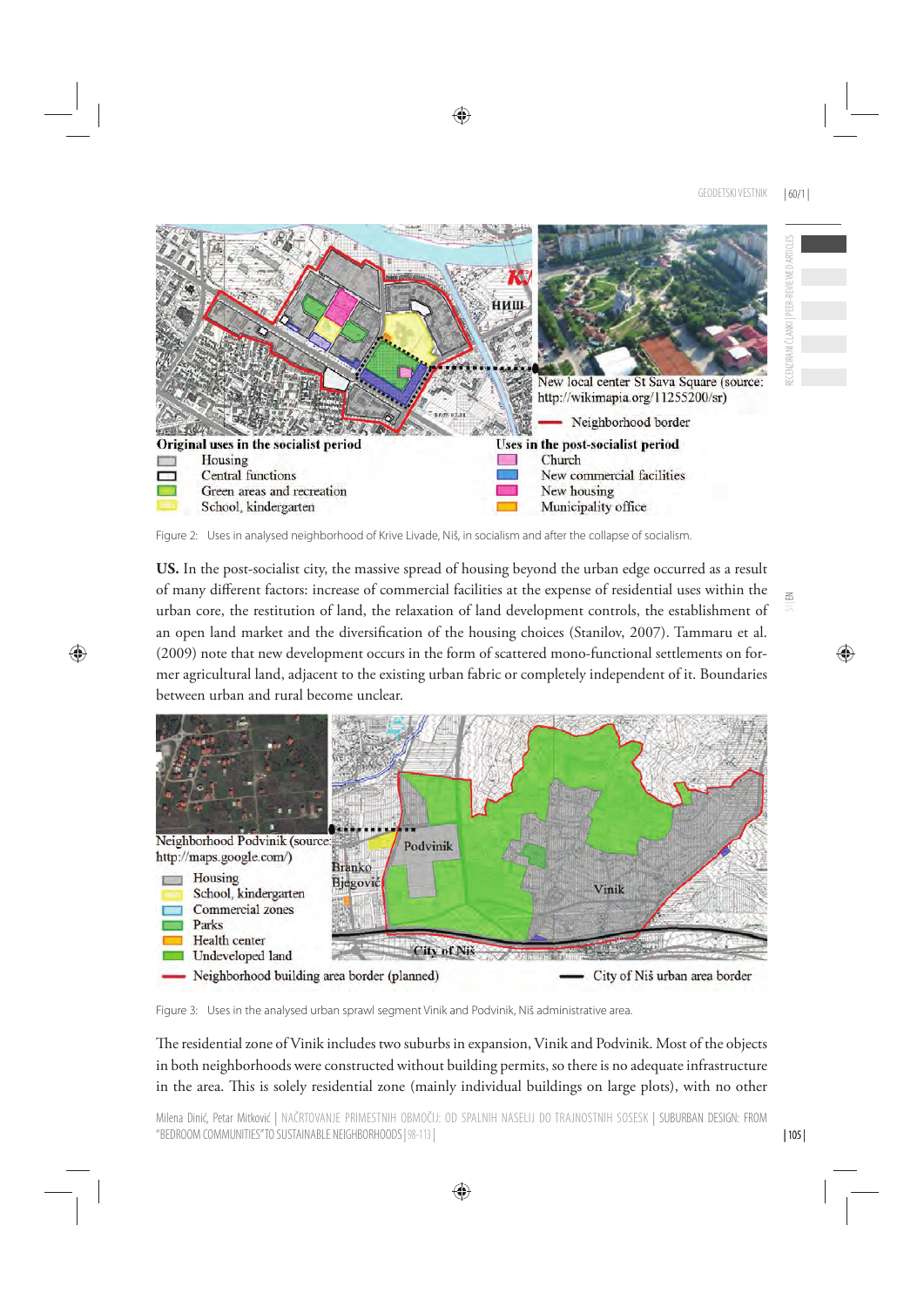amenities, not even a local store. Development of commercial facilities has only just begun along the major roads (Figure 3). Basic urban needs of denizens of Vinik zone are partially meet in the neighboring settlement of Branko Bjegović (health center, school, kindergarten, local retail). These facilities are pedestrian-isolated from housing. All other urban needs are met in the city and residents are dependent on cars. The integration of uses doesn't exist. The deconcentration of commercial activities has not yet happened in this area, since the construction of office and retail facilities unfolded in those peripheral areas of the city where the necessary infrastructure was already provided. Planning documents are trying to control sprawl in this area by increasing residential densities, providing public services and creating local centers in both neighborhoods (MP of Niš, 2011).

**SRS.** The population of these settlements is no longer engaged in farming, but commutes to the neighboring city because of work or education. Majority of suburban-rural satellites, which are nowadays covered by the City Master plan, have retained rural physiognomy, but are treated as urban settlements that will absorb the future demographic growth. The increase of motorization has enabled greater distances between the places of dwelling and working, but it has also allowed for most of urban needs to be met in the city. SRS originally had a mixture of different uses (unlike LHE and US which never had it), but lost some of those uses along with their original character after the annexation to the city. The diversity and share of central urban functions are very low.



Figure 4: Uses in suburban-rural satellites Donji Komren and Gornji Komren, Niš administrative area.

In the case of suburban settlements of Donji Komren and Gornji Komren, the remains of former village centers are evident. Although these settlements have already developed spatial and structural features of urban settlements, their centers have not undergone this transformation and continue to decline (Figure 4). The center of neighborhood Donji Komren has lost a part of commercial uses (retail), while the center of Gornji Komren has lost the cultural use too (Community Cultural Center is not in use). In the center of Gornji Komren there is only one market for daily supply, a local office and a children's park, the integration of uses is weak. In the center of Gornji Komren there is a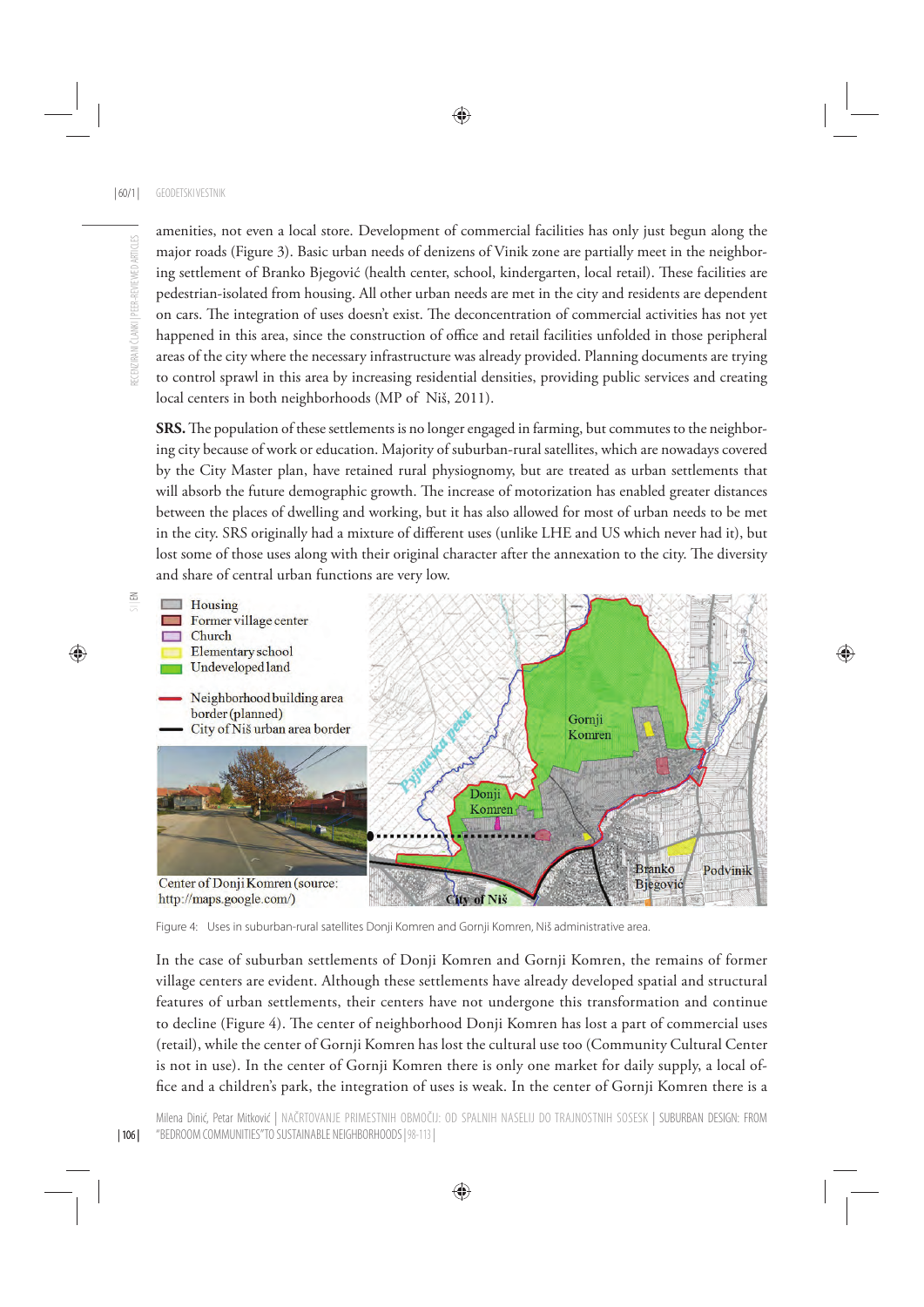shop, a bar and a park, there is no integration. There are no catering or tourist facilities that would support establishing social contact in the neighborhood centers. Most urban needs are met in the city. After the fall of socialism, the principal development was carried out in the sprawling settlements adjacent to the city. Planning regulations of the City of Niš are nowadays trying to control sprawl by anticipating new central urban functions in dispersed zones, extinguishing the center of neighborhood Donji Komren.

#### **3.2 Population densities**

**LHE.** In market economy, population densities are determined by location: the farther from the city center, the land is cheaper, residential use is more dependent on land factors and densities are lower (Buckley & Tsenkova, 2006). As opposed to that, in socialist cities population densities are higher in LHE zones away from the city center, than in some closer city areas. This spatial-economic illogicality is explained by the fact that socialist cities had larger public areas at their disposal, as the state owned the land, so its market value was of no concern (Hirt & Kovachev, 2006). In LHE, densities are uniform and built forms are evenly distributed (Llewelyn-Davies, et al., 2009), which results in uniform and monotonous areas and prevents the creation of viable activity nodes. The case of Krive Livade neighborhood, former socialist periphery, corroborates the high value of population density (Table 2) and its uniform distribution on one hand, and low-density of non-residential uses and their concentration in isolated low-rise buildings on other hand. In such a setting, high population densities could not provide good grounds for diversified uses and higher share of central urban functions.

**US.** Even though the phenomenon of sprawling suburbia occurred in Eastern Europe much later than in Western Europe, it unfolded following the capitalist sprawl model. However, compared to their Western counterparts, residential developments in the CEE suburbs are denser and less spread-out. Such a development pattern is a result of several factors: limited level of public financing for infrastructure extensions, high price of land, lower levels of personal incomes and slower rate of residential decentralization (Stanilov, 2007). Residential suburbanization is taking place at a slower rate because it isn't caused by large urban growth in metropolitan areas - it happens mainly though the spatial redistribution of population within metropolitan areas (Sykora & Ourednicek, 2007). Very low levels of population density in the analysed case indicate the beginnings of suburbanization in this area, and do not provide sufficient support for non-residential uses at the local neighborhood level (Table 2). The planning documents in this area provide for further urban growth, with greater densities of both residential and non-residential uses (MP of Niš, 2011).

**SRS.** Population densities in former villages surrounding socialist cities were sufficient enough for normal functioning of these settlements. Agriculture, as a principal activity, provided existence for the denizens and generated a critical mass for other uses. Annexation of rural and suburban districts by the city stimulated extinction of agriculture and produced the daily migrant phenomenon (Bjelikov, 1978). In this period, majority of rural denizens abandoned the villages and organized their housing in the city, and the population density in villages decreased. Today, after significant expansion of urban boundaries, rural settlements are much closer to the city and are again suitable for dwelling. Altered social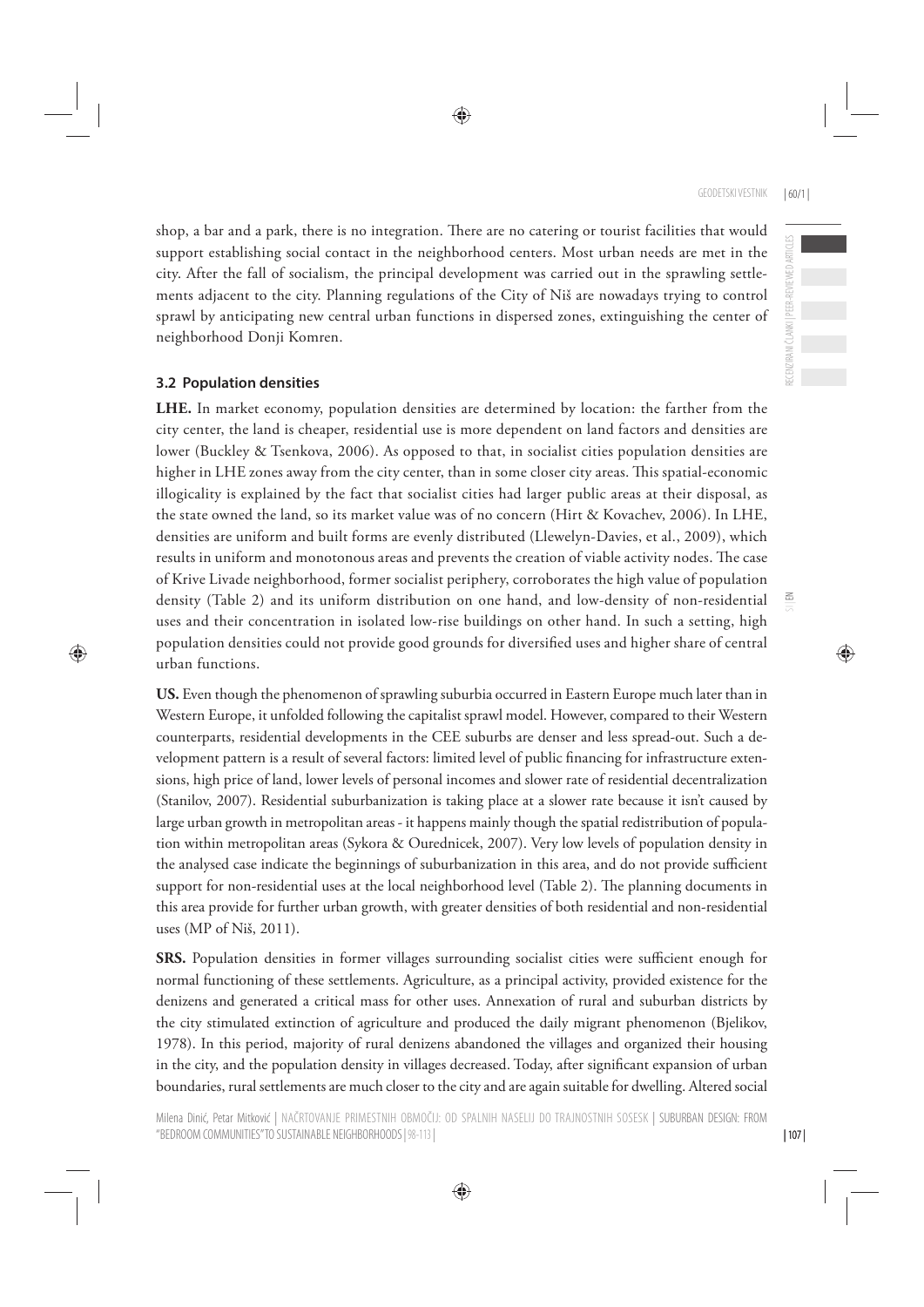circumstances and transition to market economy ended the social practice of an "obligatory free flat for everyone". Descendants of the former rural population working in cities now often restore abandoned property or build new buildings on their estates, due to proximity of jobs. Suburban-rural satellites of Niš are characterized by constant demographic growth, which especially intensified in the 80's, as is the case with the suburban zone of former villages of Gornji and Donji Komren (Dinić, et al., 2014). The case of Komren zone corroborates the satisfactory values of population densities in SRS nowadays (Table 2), which are the highest in the settlements gravity centers.

| Suburban form                | Case                                                         | Population<br>(inhabitants) | Area<br>(ha) | <b>Population density</b><br>(inhabitants/ha) |
|------------------------------|--------------------------------------------------------------|-----------------------------|--------------|-----------------------------------------------|
| Large housing<br>estates     | Neighborhood Krive Livade                                    | 13.000                      | 45           | 289                                           |
| Urban sprawl                 | Neighborhoods Podvinik and Vinik                             | 2.000                       | 150          | 13                                            |
| Suburban-rural<br>satellites | Komren zone, neighborhoods Gornji<br>Komren and Donji Komren | 2.800                       | 84           | 33                                            |

| Table 2: Population densities of various analysed suburban forms. |  |  |
|-------------------------------------------------------------------|--|--|
|-------------------------------------------------------------------|--|--|

#### **3.3 Public spaces**

**LHE.** In socialist cities most of the land was publicly owned, which resulted in great presence of public areas pervading the entire urban structure, and in large surface areas of public spaces themselves (Stanilov, 2007). Public spaces in LHE had no commercial uses whatsoever. Urban design was modest, which is somewhat the result of the lack of an adequate spatial frame, but also the lack of finances. Therefore, public spaces in socialist cities were not intensively used, nor did the public space have an important role in shaping the centers of local communities. In the period of socialism, the analysed neighborhood of Krive Livade was characterized by large and modest public spaces, as well as a vast unorganized green area which was intended for the creation of a local center. There was no integration of public space with those few central uses, nor the integration of the planned central area with other public spaces. The post-socialist period is characterized by commercialization of public space and transformation of urban form. Central park area was transformed into a square, due to a large amount of new construction (Figure 2). Even though the introduction of new facilities helped to form a local Community center, a proper character of the place was not created. The transformation does not result in a balanced ratio of built-undeveloped land, significantly privatizes the space and artificially creates multi-functionality, where there's only room for profitable facilities. The concentration of uses and users far exceeds the capacity of space.

US. The new suburbs of the post-socialist city, located between the city and the nearby former villages, not only lack infrastructure, but have no public spaces at all, not even basic amenities such as playgrounds (Hirt & Stanilov, 2007). In sprawling neighborhoods the habit of walking is altogether abandoned due to huge walking distances, and thus the focal points of pedestrian traffic - the open and public spaces - disappear. This makes social contact very difficult. The only public spaces are located in the surrounding neighborhoods. In the analysed case of Vinik suburbs in Niš there are no public spaces within the residential zone (Figure 3).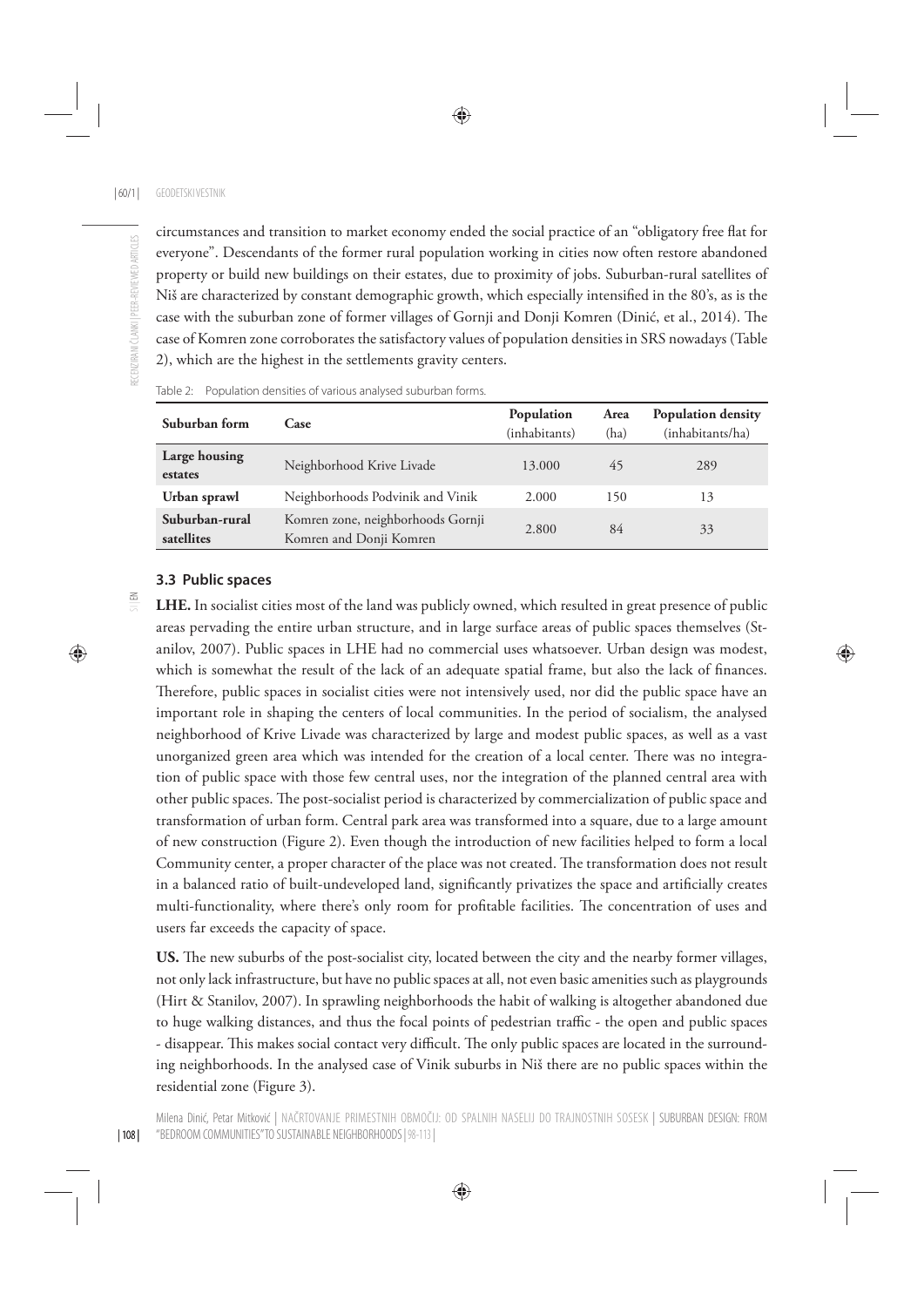RECENZIRANI ČLANKI | PEER-REVIEWED ARTICLES

ECENZIRANI ČLANKI | PEER-REVIEWED ARTICLES

 $\Xi$ 

**SRS.** In socialist period, social interactions in the villages nearby large cities were the most intensive in the area of public facilities, most often a church, a community cultural center or a local shop in the village center. Even though public spaces were not characterized by good urban design, they represented a place of gathering for the locals. The pedestrian way of moving about and a relatively small number of inhabitants that all knew one another played a crucial role in the vitality of public spaces. Settlements mostly had a vital village center. After annexation of villages by cities, the usage of public space in them was reduced, and village centers began to deteriorate. The development of motorization and establishment of public transportation lines have enabled the population to satisfy most of the urban needs in the city, which reduced everyday walks and potential for establishing social contact. The case of Komren area shows the lack of adequate physical framework to support social interactions, which is one of the consequences of low concentration of central functions (Figure 4).

### **3.4 Traffi c**

**LHE.** Communication infrastructure in socialist housing estates was of generous dimensions, and large urban blocks were adapted for car use, which was all a result of strict planning standards. Due to the unclear boundaries of public space, pedestrian and vehicular paths got mixed and public spaces were occupied by parked cars. This phenomenon escalated in post-socialist period due to new construction and new facilities. LHE were always well served by public transport. Pedestrian traffic was developed but didn't encourage social contacts - stretches along LHE served only the basic function of motion. In the analysed neighborhood of Krive Livade, in the post-socialist period, an attempt was made to create street scenery by constructing new commercial facilities along the property lines. Even though pedestrian links to the neighborhood center are now better defined, the pedestrian character of space is jeopardized by the increased parking needs for the new facilities.

**US.** Since typical suburban development nowadays involves vast areas under detached single-family housing, owning a car is a necessary precondition of suburban life. Many of the former peripheral villages surrounding socialist cities that have served as nucleus of post-socialist suburbanization, are connected with public transit, but the level and quality of this service is significantly below the aspirations of new suburban residents (Stanilov, 2007). Therefore, a rapid increase in the level of motorization occurred. The haphazard, low-density pattern of suburban growth has limited public transit options to the growing suburban areas (Hirt & Stanilov, 2009). The case of zone Vinik shows low population density and auto-designed environments, which do not allow walking or serving suburbia with the public transport, as well as they favour the segregation of uses.

**SRS.** Regarding the tradition of well-developed public transport in CEE cities, all suburban-rural satellites in the vicinity of the city are mostly served by public transport (Stanilov, 2007), regardless of population density value. However, its quality is questionable – the case of Komren settlements illustrates that departures are not frequent. Transport is conceived mostly to meet the needs of daily commuters to the city. Those inhabitants of the satellites that can afford a car, have one. It is supposed that the use of individual transport would be higher if the socio-economic situation were better. Pedestrian traffic in the analysed settlements is well-developed, which is a rural habit in the usage of space, but was reduced with the loss of central functions.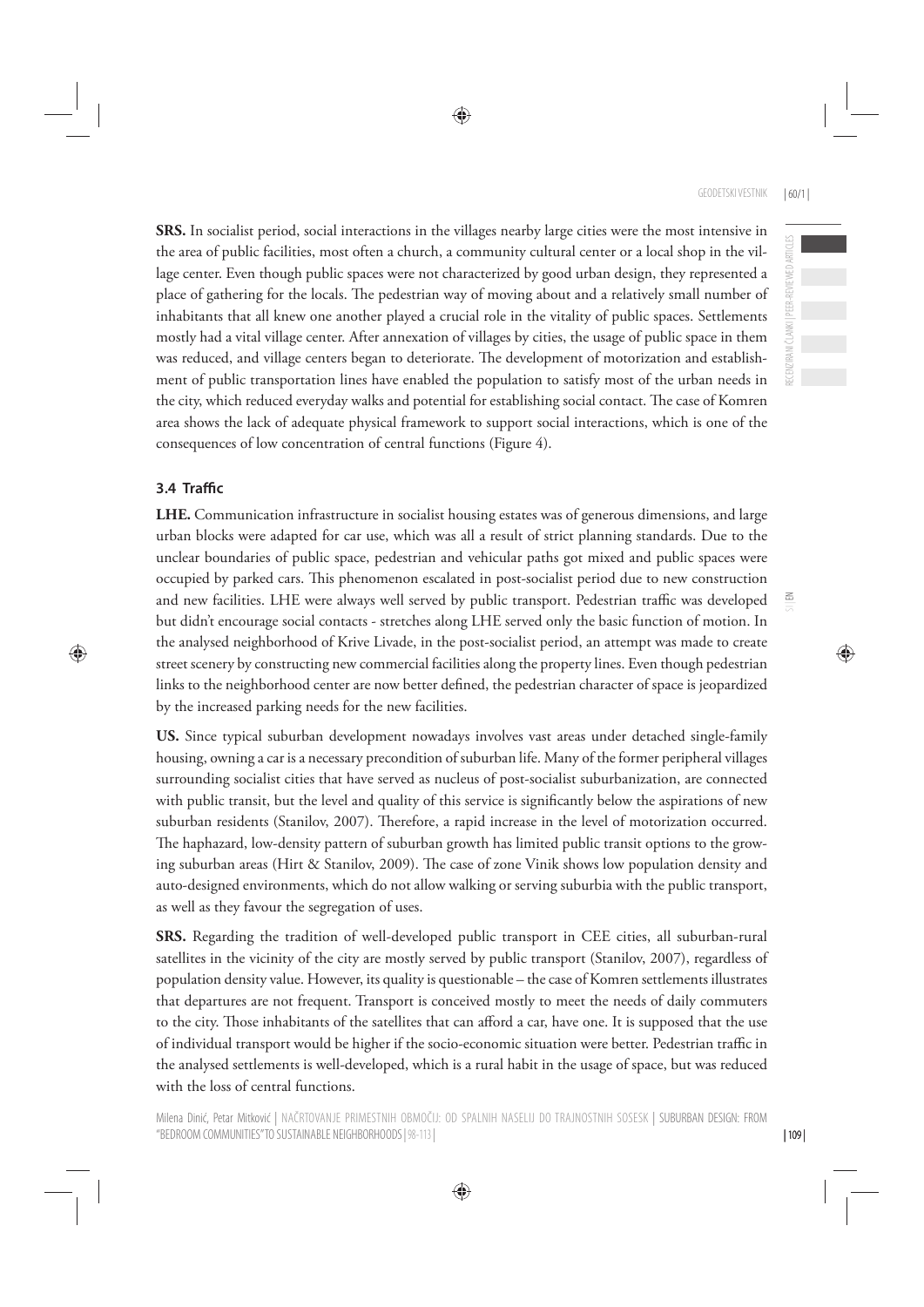#### **4 DISCUSSION**

It can be stated that these three very different physical forms share some common characteristics of urban design that produce the same problems in all three formats. In the cases analysed, a segregation of uses is performed between the residential zone and the area of central facilities, while residential zones themselves have a small concentration of central uses, or do not have them at all. Attempts have been made in LHE to introduce new facilities in order to increase diversity, but these interventions are not sufficient since new uses do not generate high-quality spatial-functional relations with the existing surroundings. Non-residential uses aren't present in US, while housing is spread out across a vast surface in isolated mono-functional zones. SRS are constantly losing non-residential uses, traditional links between uses and former neighborhood character, with all urban needs being satisfied in the nearby city. Therefore, mono-functionality and poor integration of urban functions represent the main factors in creating the settlements of insufficient vitality – "bedroom communities".

The conditions for social interactions outside the apartment are to some point created in LHE, due to high population density and good provision of public spaces. In spite of that, a lack of activities is evident in these housing estates, which is a result of modest urban design, poor provision of urban furniture and insufficient definition of space (both on the ground level and in the vertical plane). Newly built commercial facilities are isolated from public spaces and do not contribute to their shaping, and can often visually clutter the area. This feature of LHE points to the fact that the indicator of population density is not a crucial determinant for the neighborhood quality and sustainability. On the contrary, the excessive concentration of tenants produces social conflicts and increases parking needs. Urban sprawl however has entirely different characteristics compared to the previous suburban form – densities are insufficient for any kind of social interaction. With LHE and US there is no continuity in streetscape and no adequate spatial framework for vital public spaces and establishing social relations. The buildings are positioned at a certain distance from the property line, as freestanding, with no physical relations to the adjacent structures. In SRS, despite better population density, favourable allocation of central facilities in the village center and the existence of public spaces (all of which are rural heritage), during the village-tosuburb transformation there was a decline in concentration of central functions and a loss of gathering habit. Public spaces are not used intensively in neither of these suburban forms.

All analysed suburban forms are generally auto-oriented. The example of LHE confirms that the traffic patterns that are conducive to the vitality of suburbia are grid street system and well-developed public transport, while the lack of active street fronts and non-integrated public spaces cause undeveloped pedestrian traffic. Stimulation of individual car traffic has a very negative effect, which in the case of sprawl results in large distances and makes walking impossible. Despite the diversity of shape and population density, both suburban formats, LHE and US, develop auto-oriented commercial strip along major roads, surrounded by parking lots and pedestrian unfriendly. In SRS, the state of traffic can be described as moderately favourable, primarily due to the developed public transportation and the traditional planning principles on which these settlements were based, including pedestrian character. At this point in time, new development in areas between the city and its satellites should be implemented very carefully, due to the currently prevailing scenario of "shrinking cities", or cities that are experiencing population losses. The rise of standards in post-socialist societies can very easily result in the scenario that even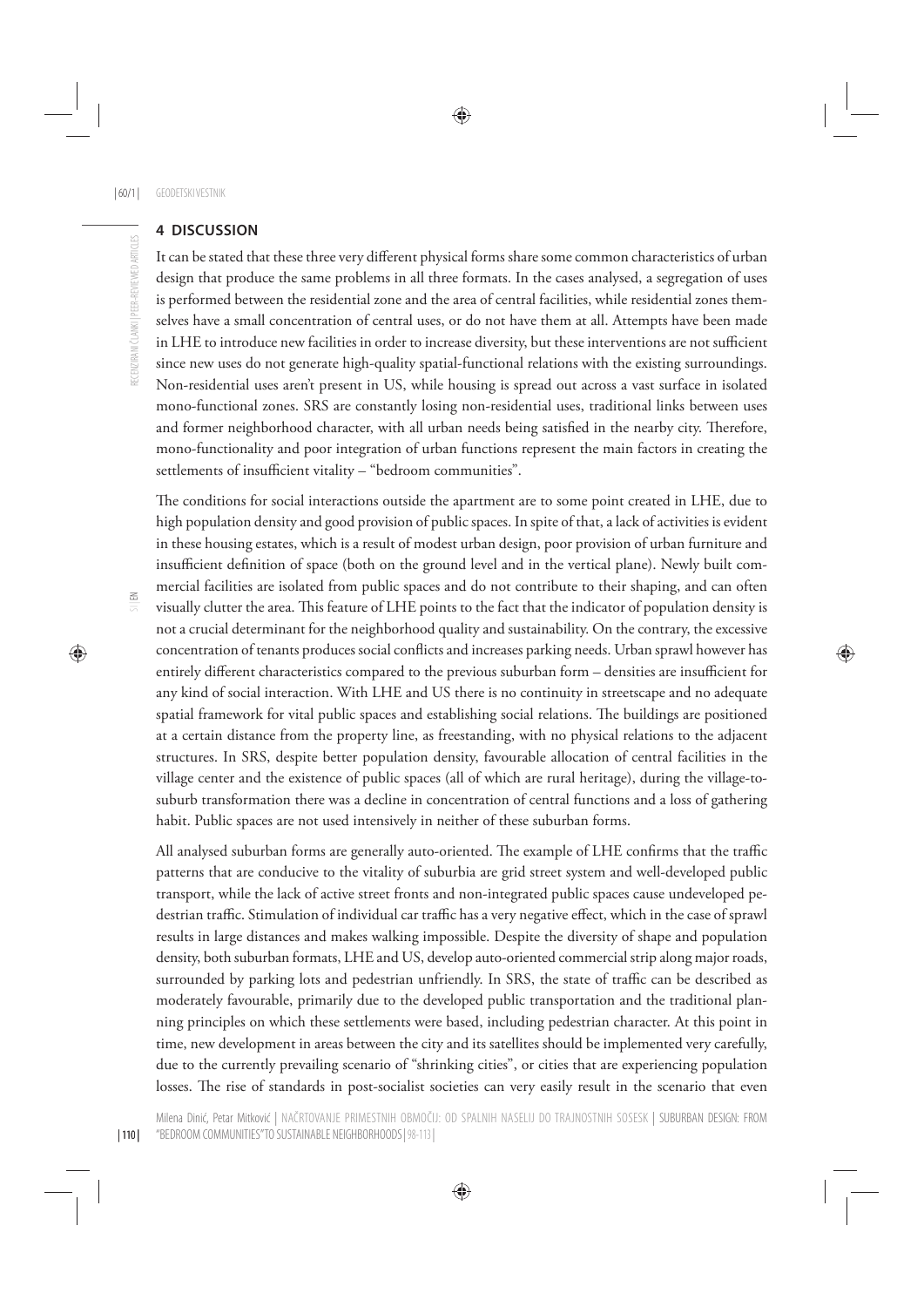remote villages, at a 30 minute-ride from the city, become very desirable places because of their contact to nature and higher privacy, just like sprawl settlements. For this reason, improving public transport on the entire city territory must be taken into account, in order to stimulate sustainable transportation models and avoid the excessive use of individual vehicles.

#### **5 CONCLUSION: HOW TO AVOID THE "BEDROOM COMMUNITY" SCENARIO**

Cases treated in this paper show that mono-functionality of suburbia and strict segregation of uses lead to adverse development models. Vitality of suburban neighborhoods requires diversity of uses, which is the first but not the only condition of their sustainable development. Experiences in LHE revitalization show that the mere increase in density of central facilities is not a measure sufficient enough to create *genius loci*, or a distinctive character/ spirit of the place (Rossi, 1996). The problem of implementing central content is much more complex, and involves urban economy, sociological aspect and especially, the issue of urban design. When it comes to allocation of uses, in cases of sprawling settlements it is evident that isolated residential zones are not a good solution. Therefore, the implementation of mixed-use development in suburban zones seems to be the best development model, with carefully balanced mixture of central functions and housing as the principal use. Retail, shaped as small local shops within walking distance from housing, must be encouraged in suburbia, for it generates everyday visits and ensures vitality (Gupta, 2008).

Establishing a proper value of urban density parameter in suburban areas is very important. Low population density at the periphery considerably increases the cost of construction and makes public transport impossible. High suburban densities are not economically justified. Therefore, moderate density values are recommended in suburbia, which create a critical mass of people in the street, increase safety and enable the creation of the genius loci. Low densities do not support the implementation of mixed use development, but high densities alone are not sufficient to provide vitality. Furthermore, for a suburban settlement it is essential to create an attractive and picturesque neighborhood center with mixed uses, in a space of human proportions, which is well-integrated into the surroundings via pedestrian and car links (Llewelyn-Davies, et al., 2009). The use of public spaces (street, square, park) is preferred, which should be attractive pedestrian-oriented focal points integrated into the network of pedestrian paths. Residents of suburbia must have a place for establishing social contacts outside their home. The presence of public spaces also contributes to the safety of the environment.

Traffic design favouring mixed-use development requires public transport and a grid network with street scenery which allows walking. Establishment of public transportation lines to the suburban districts is necessary. Pedestrian trails and biking treks (especially towards the neighborhood center) are multiply useful as they interconnect public spaces, encourage social contacts and contribute to a healthy way of life.

In order to achieve the sustainability of suburbia, in the process of planning it is most appropriate to use the traditional planning principles of a compact town: pedestrian character of space, local services, diversity of uses, small shops and services at a walking distance from residence, low-rise structures which interact with the environment, district center with a strong genius loci and good designed public spaces for establishing social contact. Efficient usage of land and infrastructure is achieved through moderate density values and development of public transport. Synergic action of all these elements of urban design is necessary for sustainable suburban neighborhoods, which will be more than a "bedroom community" to their denizens.

 $\leq$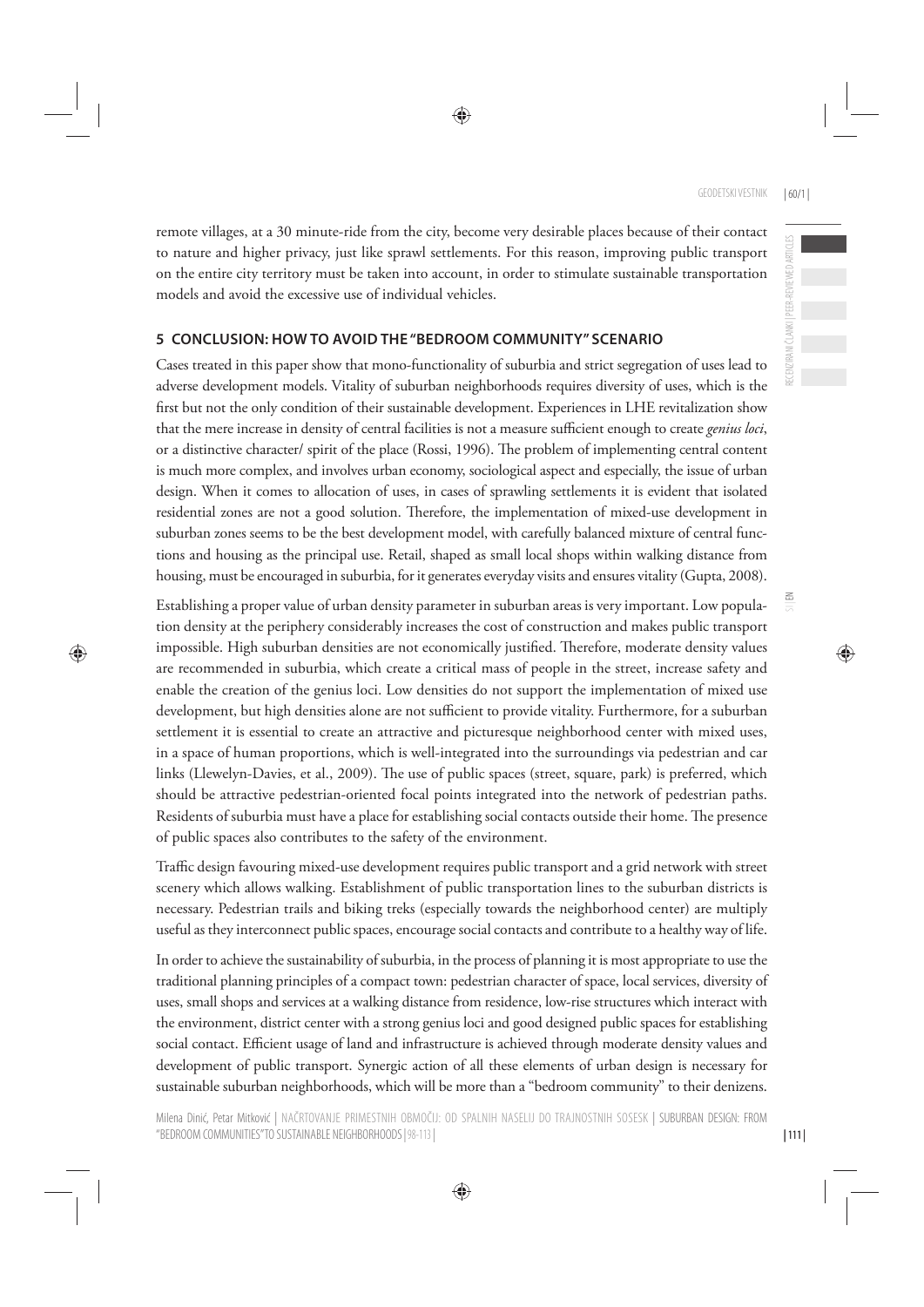#### **References:**

Bjelikov, V. (1978). Stanovanje u gradu i regionu. Beograd: Prosveta.

- Buckley, R. M., Tsenkova, S. (2006). Urban housing markets in transition: New instruments to assist the poor. S. Tsenkova and Z. Nedović-Budić (Eds.), The urban mosaic of post-socialist Europe: space, institutions and policy (pp. 173–194). New York: Physica-Verlag HD. DOI: http://dx.doi.org/10.1007/3-7908-1727-9\_9
- Couch, C., Petschel-Held, G., Leontidou, L. (2007). Urban Sprawl in Europe: Landscape, Land-Use Change and Policy. Oxford: Wiley-Blackwell. DOI: http://dx.doi. org/10.1002/9780470692066
- Deda, L., Tsenkova, S. (2006). Poverty and inequality in Greater Tirana: The reality of peri-urban areas. S. Tsenkova and Z. Nedović-Budić (Eds.), The urban mosaic of post-socialist Europe: space, institutions and policy (pp. 151-170). New York: Physica-Verlag HD. DOI: http://dx.doi.org/10.1007/3-7908-1727-9\_8
- Dinić, M., Đurić, J. & Mitković, P. (2014). Rural settlements in suburban landscape of the post-socialist city – Niš case study. Landscape Transformations - International interdisciplinary student conference: Conference proceedings ISBN 978-80-01- 05676-9 (pp. 136–143). Prague, October 2014.
- Dinić, M. (2015). Restrukturiranje centara suburbanih naselja mogućnosti unapređenja modela od funkcionalnog zoniranja ka mešovitim funkcijama. Doktorska disertacija. Niš: Građevinsko-arhitektonski fakultet Univerziteta u Nišu.
- Drobne, S., Žaucer, T., Foški M., Zavodnik Lamovšek, A. (2014). Continuous built-up areas as a measure for delineation of urban settlements. Geodetski vestnik, 58 (1): 69–102. DOI: http://dx.doi.org/10.15292/geodetski-vestnik.2014.01.069-102
- Dunham-Jones, E., Williamson, J. (2011). Retrofitting Suburbia: Urban Design Solutions for Redesigning Suburbs. New Jersey: John Wiley and Sons Inc.
- Garreau, J. (1992). Edge City: Life on the New Frontier. New York: Anchor Books.
- Gupta, P. K. (2008). Creating Great Town Centers and Urban Villages. Washington, D.C.: Urban Land Institute.
- Hall, P. (1974). Urban and regional planning. Harmondsworth: Penguin.
- Hall, P. (2009). Introduction. P. Hackett (ed.), Housing and growth in suburbia (pp. 3–6). London: The Smith Institute.
- Hirt, S., Kovachev, A. (2006). The changing spatial structure of post-socialist Sofia. S. Tsenkova and Z. Nedović-Budić (Eds.), The urban mosaic of post-socialist Europe: space, institutions and policy (pp. 113–130). New York: Physica-Verlag HD. DOI: http://dx.doi.org/10.1007/3-7908-1727-9\_6
- Hirt, S., Stanilov, K. (2007). The perils of post-socialist transformation: Residential development in Sofia. K. Stanilov (Ed.), The Post-Socialist City: Urban Form and Space Transformations in Central and Eastern Europe after Socialism (pp. 215–244). Dordrecht: Springer. DOI: http://dx.doi.org/10.1007/978-1-4020-6053-3\_11
- Hirt, S., Stanilov, K. (2009). Revisiting Urban Planning in the Transitional Countries. Regional study prepared for Planning Sustainable Cities: Global Report on Human Settlements. http://www.archive.spia.vt.edu/ SPIA/docs/shirt/Revisiting\_ Urban\_Planning\_in\_the\_Transitional\_Countries.pdf, accessed: 28. 10. 2015.
- Llewelyn-Davies, Baxter & associates (2009). Priručnik za urbani dizajn. Beograd: Prograf i Orion Art.
- Maksimović, B. (1980). Urbanizam teorija prostornog planiranja i uređenja naselja. Beograd: Naučna knjiga.
- Mumford, L. (2006). Grad u istoriji: njegov postanak, njegovo menjanje, njegovi izgledi. Beograd: Book & Marso.
- Nedović-Budić, Z., Tsenkova, S., Marcuse, P. (2006). The urban mosaic of post-socialist Europe - Introduction. S. Tsenkova and Z. Nedović-Budić (Eds.), The urban mosaic of post-socialist Europe: space, institutions and policy (pp. 3-20). New York: Physica-Verlag HD. DOI: http://dx.doi.org/10.1007/3-7908-1727-9\_1
- Rossi, A. (1996). Arhitektura grada. Beograd: Građevinska knjiga.
- Stanilov, K. (2003). Introduction: Postwar growth and suburban development patterns. K. Stanilov and B. C. Scheer (Eds.), Suburban Form: An International Perspective (pp. 1–12). London: Routledge.
- Stanilov, K. (2007). Political reform, economic development and regional growth in post-socialist Europe. K. Stanilov (Ed.), The Post-Socialist City: Urban Form and Space Transformations in Central and Eastern Europe after Socialism (pp. 21–34). Dordrecht: Springer. DOI: http://dx.doi.org/10.1007/978-1-4020-6053-3\_2
- Stanilov, K. (2007). Housing trends in Central and Eastern European cities during and after the period of transition. K. Stanilov (Ed.), The Post-Socialist City: Urban Form and Space Transformations in Central and Eastern Europe after Socialism (pp. 173–190). Dordrecht: Springer. DOI: http://dx.doi.org/10.1007/978-1-4020-6053-3\_9
- Stanilov, K. (2007). Democracy, markets, and public space in the transitional societies of Central and Eastern Europe. K. Stanilov (Ed.), The Post-Socialist City: Urban Form and Space Transformations in Central and Eastern Europe after Socialism (pp. 269–284). Dordrecht: Springer. DOI: http://dx.doi.org/10.1007/978-1-4020-6053-3\_13
- Stanilov, K., Sykora, L. (2014). Postsocialist Suburbanization Patterns and Dynamics:A Comparative Perspective. Stanilov, K. and Sykora L. (Eds.), Confronting Suburbanization: Urban Decentralization in Postsocialist Central and Eastern Europe (pp. 256–295). Chichester: Wiley-Blackwell. DOI: http://dx.doi.org/10.1002/9781118295861.ch9
- Sykora, L., Ourednicek, M. (2007). Sprawling post-communist metropolis: Commercial and residential suburbanisation in Prague and Brno, the Czech Republic. Dijst, M., Razin, E. and Vazquez, C. (Eds), Employment Deconcentration in European Metropolitan Areas: Market Forces versus Planning Regulations (pp. 209–234). Dordrecht: Springer. DOI: http://dx.doi.org/10.1007/978-1-4020-5762-5\_8
- Sykora, L., Stanilov, K. (2014). The Challenge of Postsocialist Suburbanization. Stanilov, K. & Sykora L. (eds.), Confronting Suburbanization: Urban Decentralization in Postsocialist Central and Eastern Europe (pp. 1–32). Chichester: Wiley-Blackwell. DOI: http://dx.doi.org/10.1002/9781118295861.ch1
- Tammaru, T., Leetmaa, K., Silm, S., Ahas, R. (2009). Temporal and Spatial Dynamics of the New Residential Areas around Tallinn. European Planning Studies, 17, 3: 423–439. DOI: http://dx.doi.org/10.1080/09654310802618077
- Zavodnik Lamovšek, A., Drobne, S., Žaucer, T. (2008). Small and medium-size towns as the basis of polycentric urban development. Geodski vestnik, 52 (2), 290–312.
- Master Plan of Niš. (2011). Zavod za urbanizam Niš, Službeni list grada Niša br. 43.